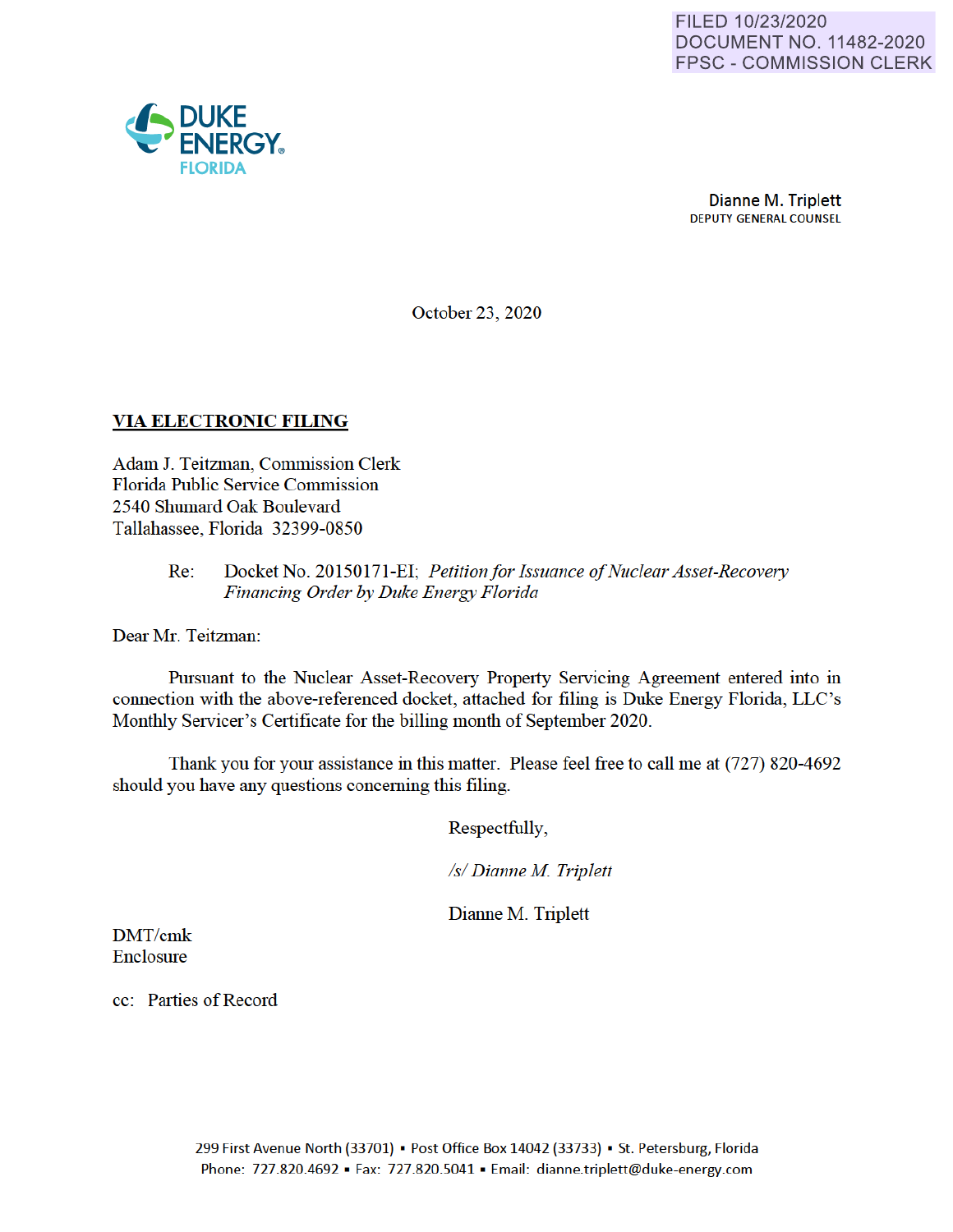# **CERTIFICATE OF SERVICE**

I HEREBY CERTIFY that a true and correct copy of the foregoing has been furnished via electronic mail to the following this 23<sup>rd</sup> day of October, 2020.

 */s/ Dianne M. Triplett*

|                                                                                                                                                                                                                                                                                       | Attorney                                                                                                                                                                              |
|---------------------------------------------------------------------------------------------------------------------------------------------------------------------------------------------------------------------------------------------------------------------------------------|---------------------------------------------------------------------------------------------------------------------------------------------------------------------------------------|
| Theresa Tan<br>Office of the General Counsel<br>Florida Public Service Commission<br>2540 Shumard Oak Blvd.<br>Tallahassee, FL 32399-0850<br><u>ltan@psc.state.fl.us</u>                                                                                                              | C. Rehwinkel / J. Kelly<br>Office of Public Counsel<br>c/o The Florida Legislature<br>111 West Madison Street, Room 812<br>Tallahassee, FL 32399-1400<br>$kelly$ . jr@leg.state.fl.us |
| Jon C. Moyle, Jr. / Karen A. Putnal<br>118 North Gadsden Street<br>Tallahassee, FL 32301<br>jmoyle@moylelaw.com<br>kputnal@moylelaw.com<br>Robert Scheffel Wright / John T. LaVia, III<br>1300 Thomaswood Drive<br>Tallahassee, FL 32308<br>schef@gbwlegal.com<br>jlavia@gbwlegal.com | rehwinkel.charles@leg.state.fl.us<br>James W. Brew<br>1025 Thomas Jefferson Street, NW<br>Eighth Floor, West Tower<br>Washington, DC 20007-5201<br>jbrew@smxblaw.com                  |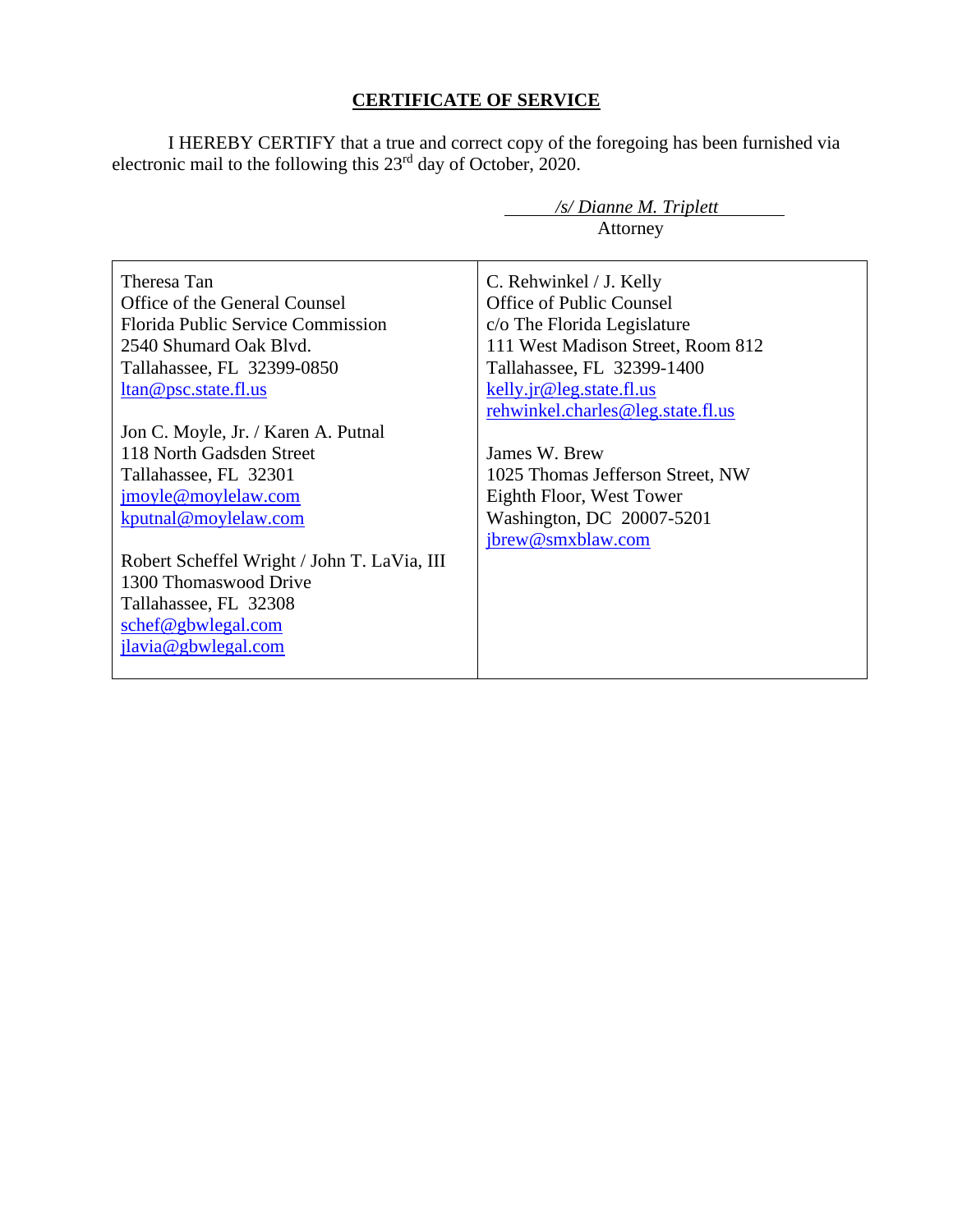# **MONTHLY SERVICER'S CERTIFICATE**

## **DUKE ENERGY FLORIDA PROJECT FINANCE, LLC**

## **\$1,294,290,000 Series A Senior Secured Nuclear Asset‐Recovery Bonds**

Pursuant to SECTION 3.01(b) of the Nuclear Asset‐Recovery Property Servicing Agreement dated as of June 22, 2016 by and between Duke Energy Florida, Inc., as Servicer, and Duke Energy Florida Project Finance, LLC, as Issuer (the "Servicing Agreement"), the Servicer does hereby certify as follows:

Capitalized terms used but not defined in this Monthly Servicer's Certificate have their respective meanings as set forth in the Servicing Agreement. References herein to certain sections and subsections are references to the respective sections or subsections of the Servicing Agreement.

Current BILLING MONTH: September 2020

### Current BILLING MONTH: 8/28/2020 ‐ 09/28/2020

| Standard Billing for prior BILLING MONTH: August 2020          |        |             |       |
|----------------------------------------------------------------|--------|-------------|-------|
| <b>Residential Total Billed</b>                                |        | 310,549,115 |       |
| Residential NUCLEAR ASSET-RECOVERY CHARGE ("NARC") Billed      |        | 5,277,662   | 1.70% |
|                                                                |        |             |       |
| <b>General Service Non-Demand Total Billed</b>                 |        | 27,824,294  |       |
| <b>General Service Non-Demand NARC Billed</b>                  |        | 444,925     | 1.60% |
|                                                                |        |             |       |
| <b>General Service Billed</b>                                  |        | 1,495,514   |       |
| <b>General Service NARC Billed</b>                             |        | 22,856      | 1.53% |
| <b>General Service Demand Total Billed</b>                     |        | 113,290,000 |       |
| <b>General Service Demand NARC Billed</b>                      |        | 2,080,880   | 1.84% |
|                                                                |        |             |       |
| <b>Curtailable Total Billed</b>                                |        | 556,844     |       |
| <b>Curtailable NARC Billed</b>                                 |        | 7,301       | 1.31% |
|                                                                |        |             |       |
| Interruptible Total Billed                                     |        | 12,227,000  |       |
| Interruptible NARC Billed                                      |        | 317,583     | 2.60% |
| <b>Lighting Total Billed</b>                                   |        | 1,992,315   |       |
| <b>Lighting NARC Billed</b>                                    |        | 7,437       | 0.37% |
|                                                                |        |             |       |
| YTD Net Write-offs as a % of Total Billed Revenue (see Note 1) |        |             |       |
| Non-Residential Class Customer Write-offs                      |        |             |       |
| <b>Residential Class Customer Write-offs</b>                   | 0.167% |             |       |
| <b>Total Write-offs</b>                                        |        |             |       |
| Aggregate NARC Collections (see Note 2)                        |        |             |       |
|                                                                |        |             |       |
| <b>Total NARC Remitted for Current BILLING MONTH</b>           |        |             |       |
| <b>Residential NARC Collected</b>                              | \$     | 5,627,458   |       |
| General Service Non-Demand NARC Collected                      |        | 474,102     |       |
| <b>General Service NARC Collected</b>                          |        | 24,358      |       |
| <b>General Service Demand NARC Collected</b>                   |        | 2,219,144   |       |
| <b>Curtailable NARC Collected</b>                              |        | 7,829       |       |
| Interruptible NARC Collected                                   |        | 338,396     |       |
| <b>Lighting NARC Collected</b>                                 | Ŝ.     | 7,829       |       |
| <b>Sub-Total of NARC Collected</b>                             |        | 8,699,116   |       |
| <b>Total Current NARC Collected and Remitted</b>               | \$     | 8,699,116   |       |